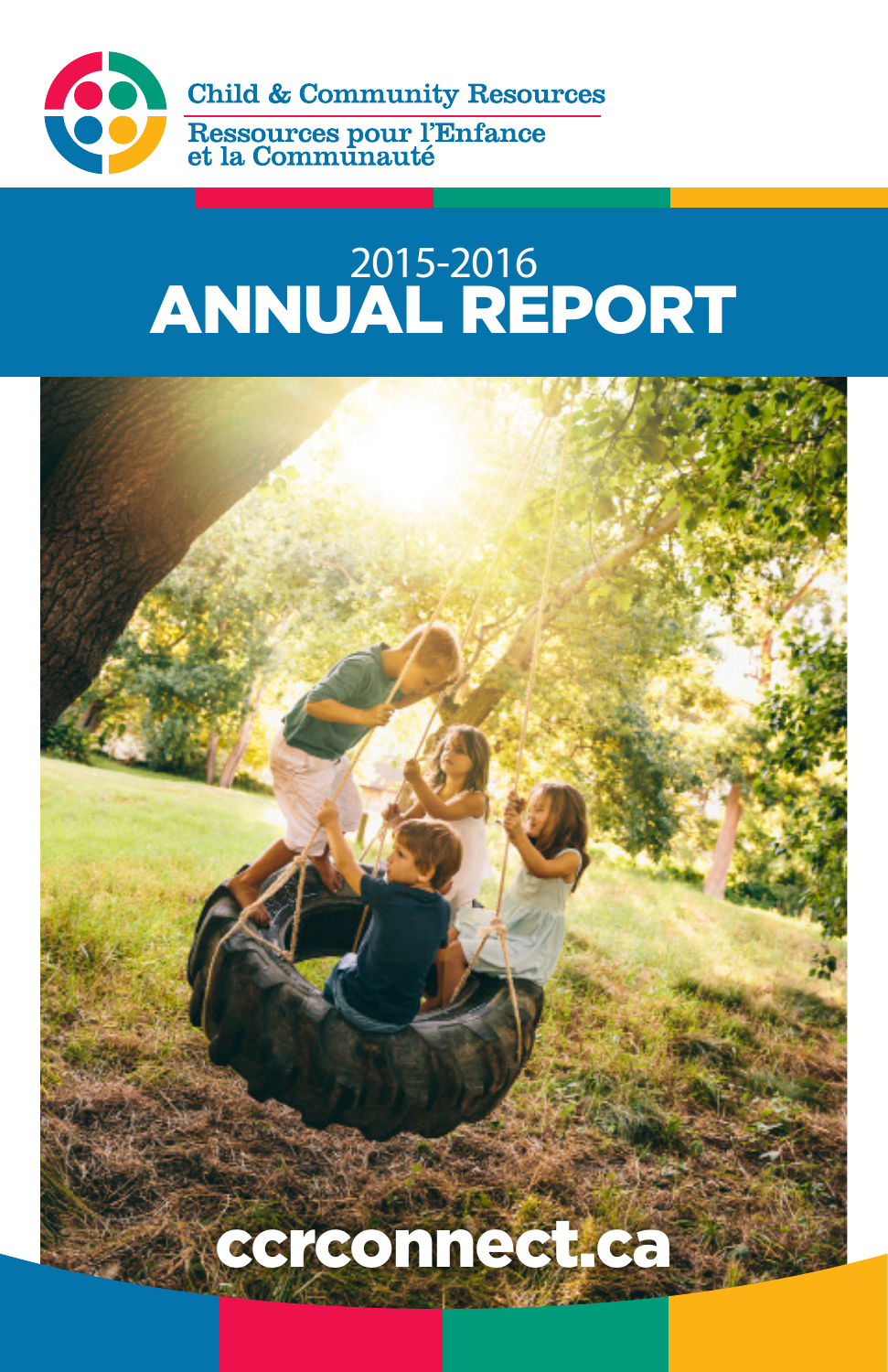### Table of Contents

- 4 Message from the Chair
- 5 Report from the Executive Director
- **6** Vision, Purpose, Values & Strategic Priorities
- 7 Our Catchment Region
- 8 Celebrating Staff Milestones
- 8 The Lois Mahon Award: Real People Doing Exceptional Things
- 9 Board of Directors 2015-2016
- 10 Service Statistics
- 11 Closing Remarks
- **12** Financial Statements Statement of Financial Positions
- **13** Financial Statements Statement of Operations

## About CCR

Child & Community Resources (CCR) is a charitable organization that provides services and community support to parents, children and professionals to enhance and support the inclusion, integration, and wellbeing of children across the north region of Ontario.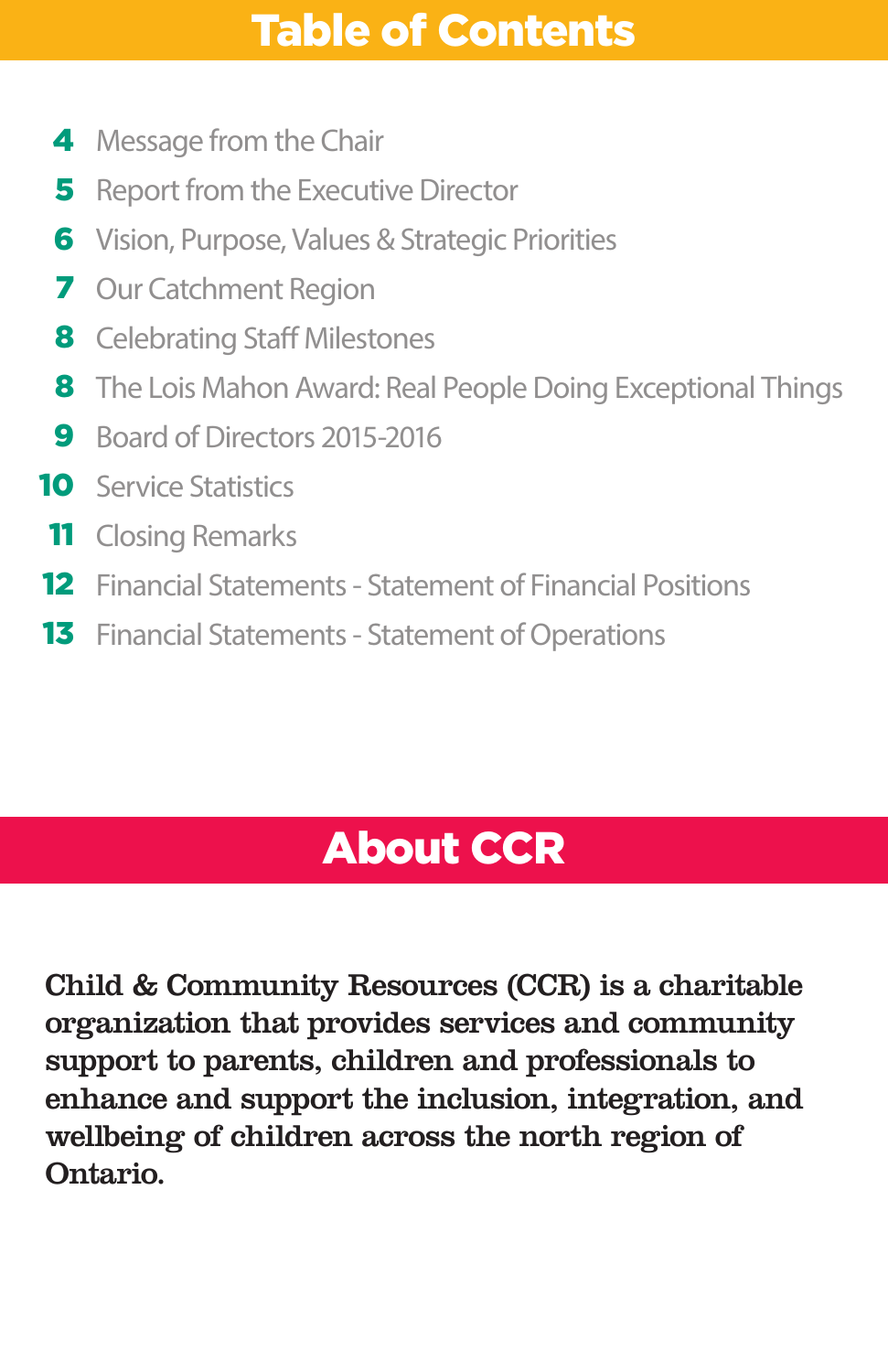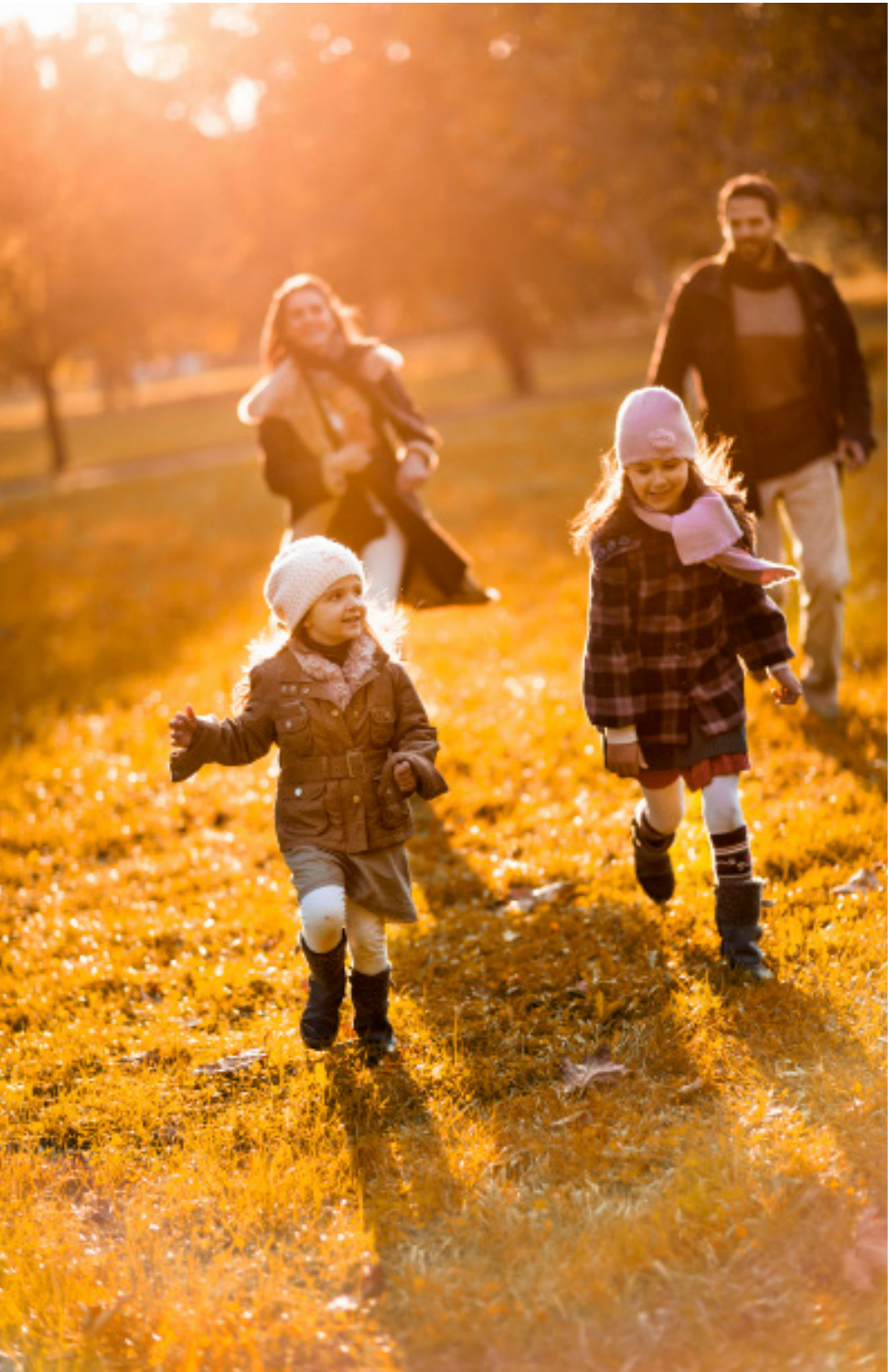### Message from the Chair

#### Welcome to Child & Community Resources' Annual General Meeting

I am pleased to share that our vision of connecting and engaging people in quality experiences everyday served us well in 2015-2016 and remains a foundation that guides our work throughout our organization.

Over the last year the CCR Board has remained committed to ensuring that Board processes were efficient and effective. These efforts have resulted in improved meeting practice and enhanced our ability to proactively monitor and manage risk. This approach to governance has allowed us to maximize the experience and expertise of each Board Member and has resulted in improved decision making and leadership at the governance level.

Throughout 2015-2016 the Board of Directors and CCR staff team remained steadfast in our commitment to achieving the goals of our Strategic Plan. These priorities guide our work and ensure that no matter what is occurring we remain focused on family connection, organizational resilience, innovation, and staff investment. I am proud to share that the first three Strategic Actions scheduled to begin in 2015 are underway. Each strategic action is supported by a Project Management Team and includes a detailed project management plan to ensure we document progress and achieve the outcomes established for each action.

This work has been energizing and provides essential balance to the continuous change that is occurring throughout the system. Planning for the future is critical to the sustainability of the organization and essential to the services and supports our children, youth and families deserve.

We look forward to the upcoming year with anticipation and can confidently confirm that the Board and staff team are ready to lead, participate and support the ongoing evolution of childrens' services.

Thank you,

#### Michael Gauthier Board of Directors, Chair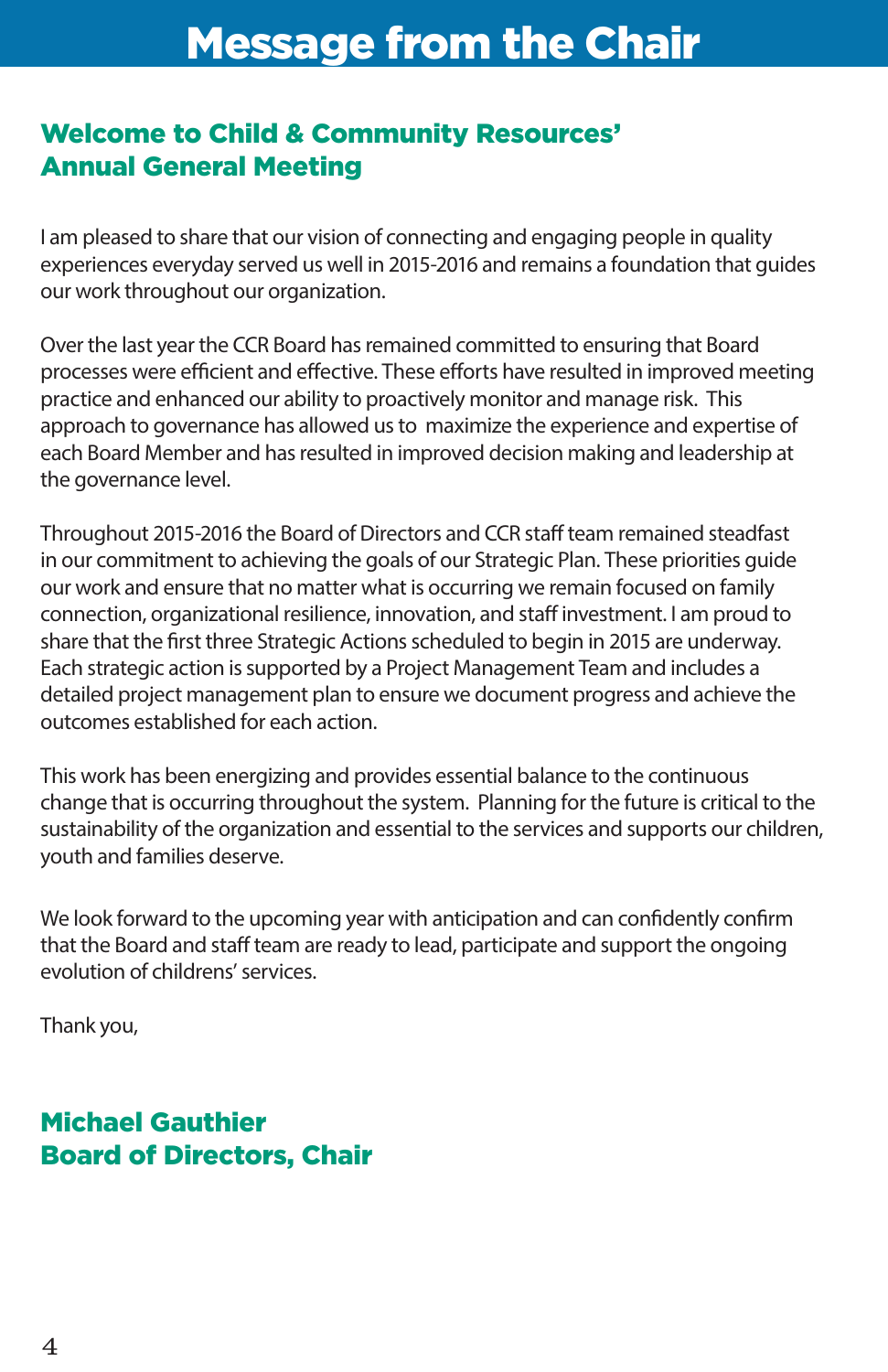## Report from the Executive Director

Last year when we officially launched our Strategic Plan we celebrated our strengths, specifically that we are agents of change. As I reflect on the many accomplishments in 2015-2016 I am thankful that we celebrated this strength as it positioned us well for the year ahead.

It is hard to believe the amount of systemic change we have experienced within the service sector and across ministries. These changes are transformative in nature, include many moving parts, and take time. CCR has assumed a leadership role in many of these transformation initiatives and when we are not leading we are active participants. Working with our colleagues across the Region to support the implementation of the Special Needs Strategy has resulted in improved partnerships and new opportunities. Supporting our families throughout the transition to the new Ontario Autism Program, scheduled to begin in June 2017, has increased our communication and enhanced our relationships. Preparing for the upcoming changes related to the Ministry of Educations', plan to transition to Ontario Early Years Child and Family Centres has provided opportunity to explore new possibilities for the future.

The CCR team embraces each change with grace and professionalism. The skill and comfort with coping with change is observable and inspiring. Although we have been engaged in external systemic change we have been able to continue to achieve the goals we have established for ourselves to ensure we remain resilient and relevant. While the system has evolved the entire staff team has kept their energy focused on the children, youth and families we serve.

 In addition to initiatives mentioned above the CCR team also responded to several opportunities to expand our service continuum and partnerships. Earlier this year CCR was selected to become an Early Demonstration Site for the Joint Attention, Symbolic Play, Engagement and Regulation (JASPER) model. CCR was also awarded the Autism Speaks Grant to build capacity for early identification and diagnosis of ASD in young children in the Kenora Rainy River District. The CCR team continued their work related to LEAN resulting in significant improvements in wait times, Instructor Therapist processes and report writing. A new opportunity with Teddy Bear Day Care and the Sudbury and District Health Unit was also initiated - Thriving Mindsets: A Strengths Based Approach for Transformational Leadership. For the third consecutive year CCR was invited by the City of Greater Sudbury to lead the Early Learning and Child Care Leadership Series.

Innovation was also evident in the work completed by the Central Services Team. Earlier this year the team launched the new CCR portal and completed a full financial systems upgrade. These efforts guarantee that CCR has a solid foundation that is efficient and responsive.

Throughout the year all team members participated in multiple learning opportunities specifically designed to support the values of trust, integrity, relationships and learning. I can assure you that when you meet with any member of the CCR team you will see these behaviors in action. As we move into 2016-2017 CCR's culture and commitment remains strong, supportive, and prepared for what is to come.

In closing on behalf of the entire CCR team we would like to express our gratitude to the Board of Directors for your leadership, trust and support. We would also like to thank each and every CCR family for your honesty, kindness, and commitment to work with us, this partnership is essential to our ability to achieve our vision and purpose.

Thank you, Sherry Fournier Executive Director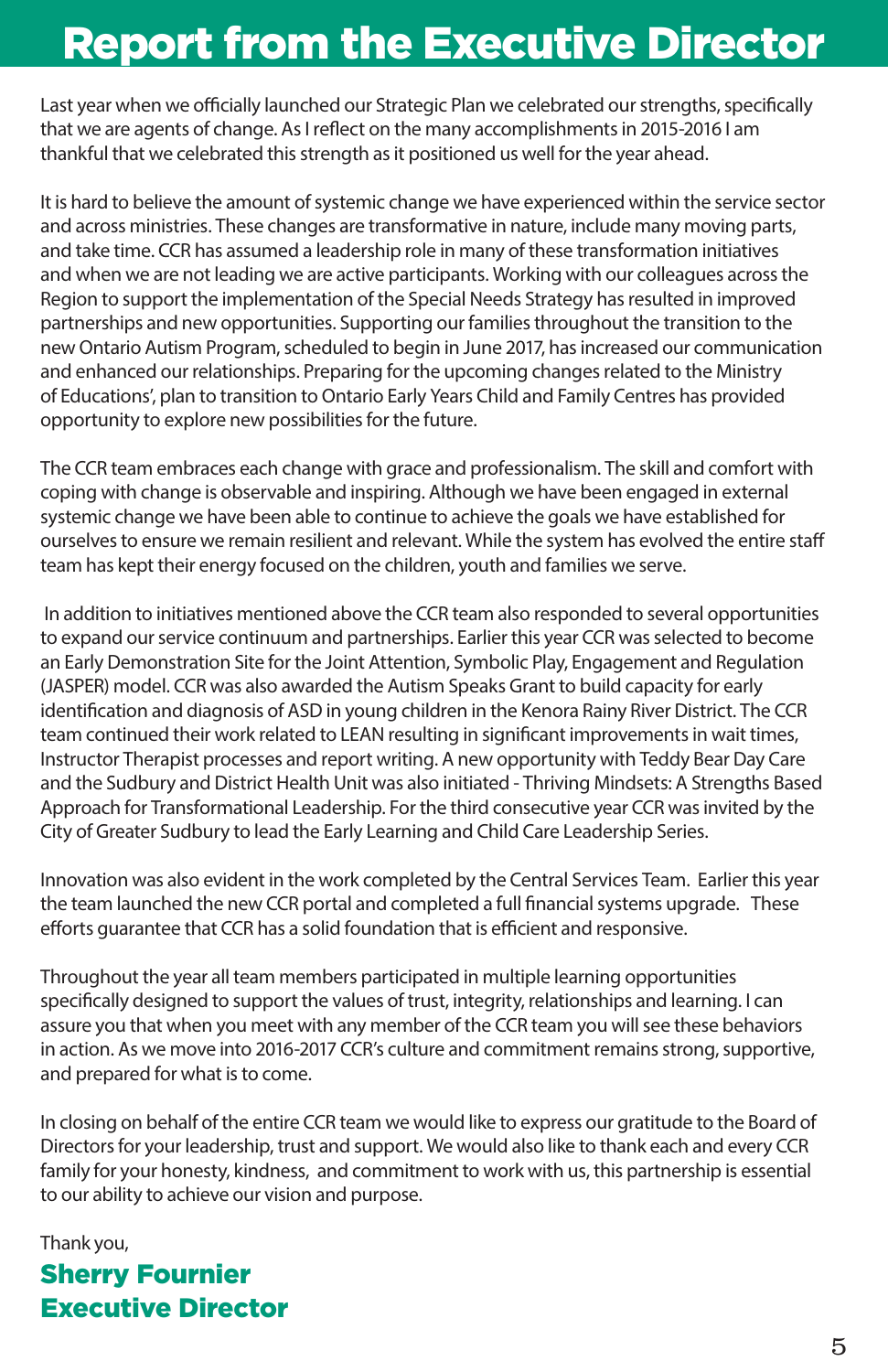### CCR...Dedicated to Excellence

### Vision

**Connecting and engaging people in quality experiences every day**

### Purpose

**To make a meaningful difference to those we support by building relationships, empowering others, promoting wellbeing and supporting lifelong learning.**

## Our Values Guide Us

 **Trust Integrity Learning Relationships**

## Our Strategic Priorities

**Organizational Resilience** 

**Innovation**

**Family Connection**

**Staff Investment**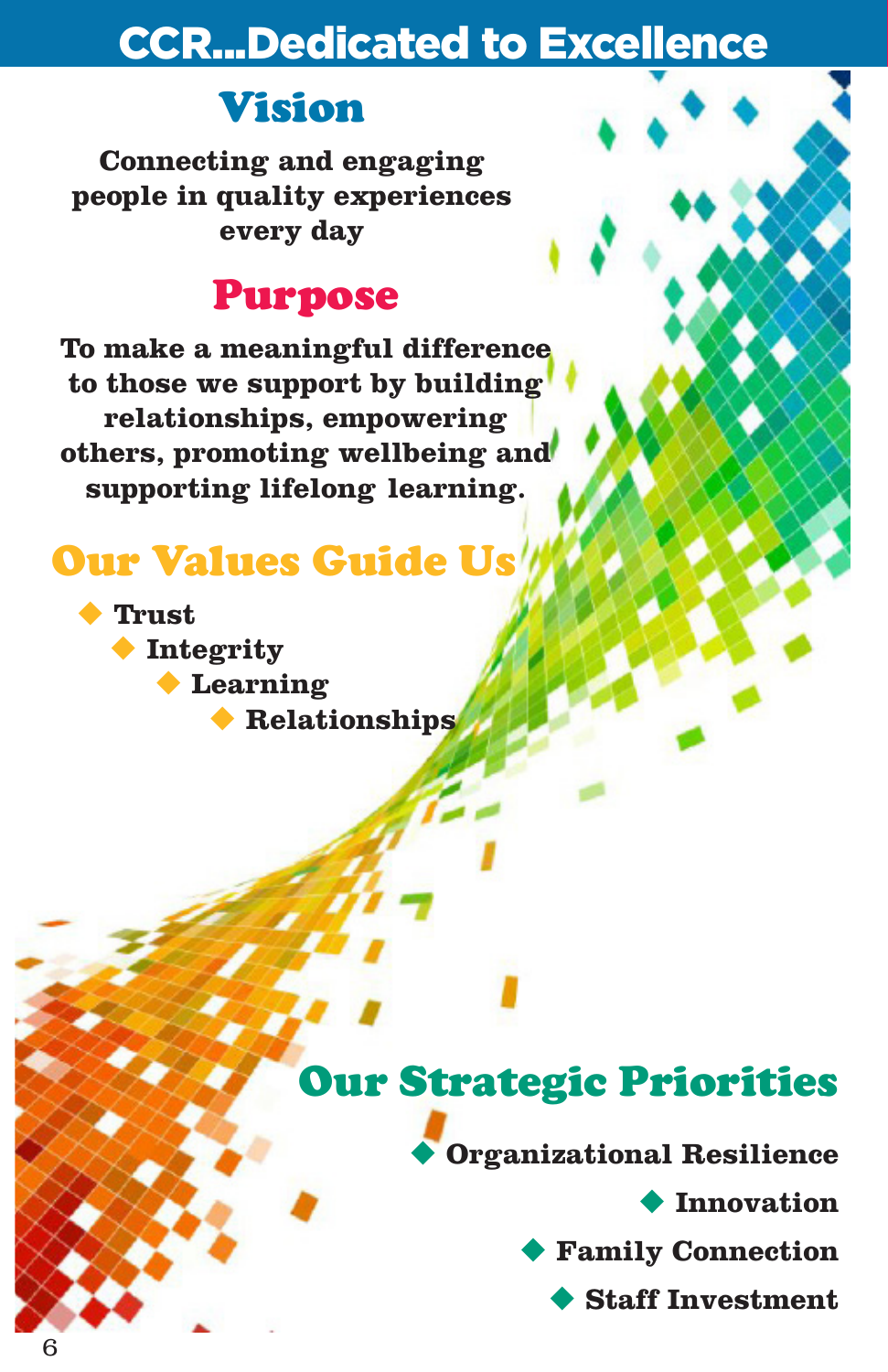### Our Catchment Region



CCR provides a range of programs and services for children across the north region of Ontario including the Sudbury/Manitoulin Districts, Algoma District, Thunder Bay District, and the Kenora/Rainy River Districts.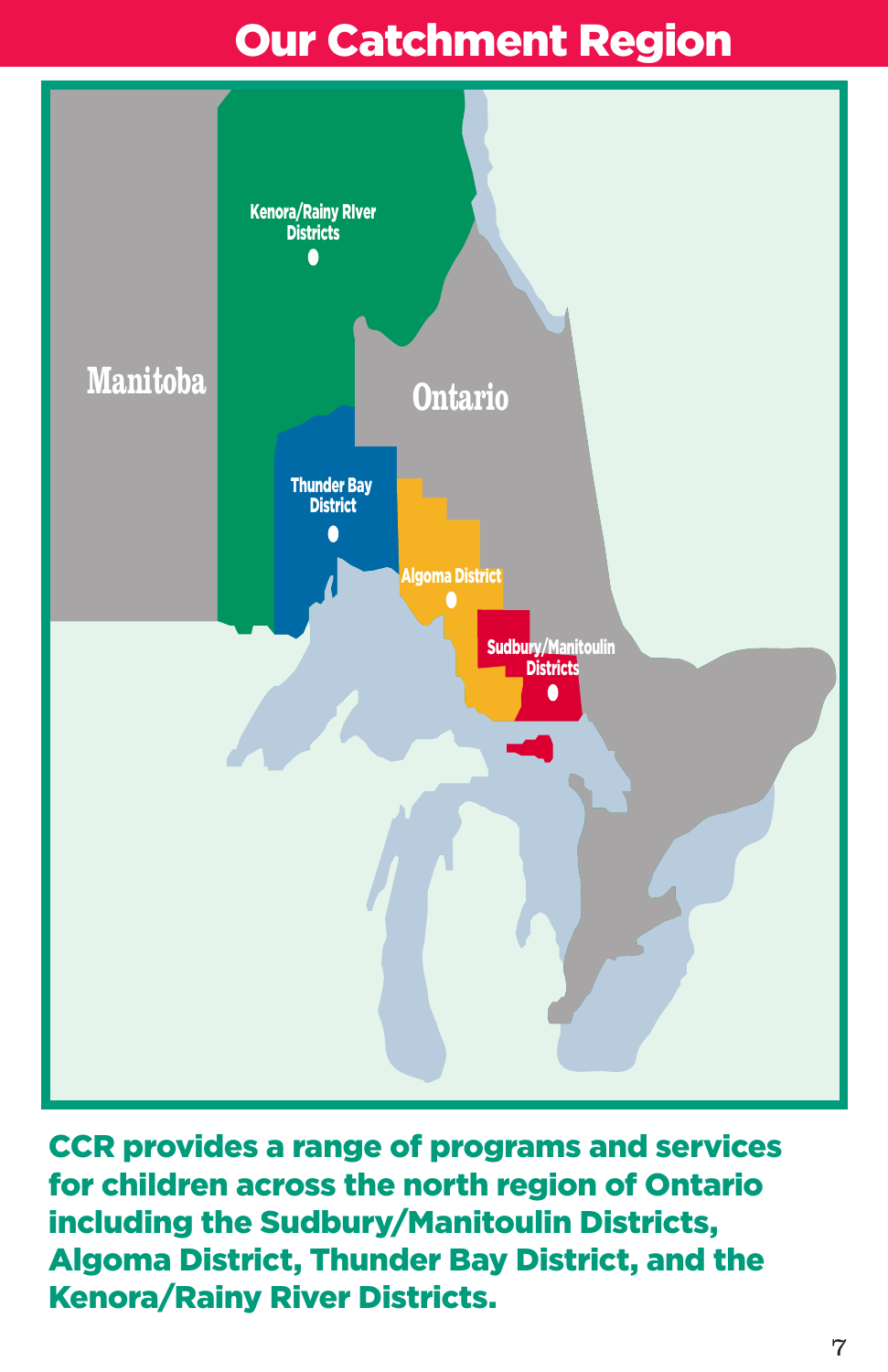## Celebrating Staff Milestone



### 10 years

Melissa DiCarlantonio Julie Gratton Sarah Lyn Purvis Sylvie Tremblay Minor Niilo Tuhkasaari

### 15 years

Laurie Armstrong Lisa Henderson

# The Lois Mahon Award

#### The Lois Mahon Award: Real People Doing Exceptional Things

This year's recipient of the Lois Mahon Award: Real People Doing Exceptional Things is awarded to Jamie and Jessie Boston, founders of the Algoma Autism Foundation.

The recipients of this award have continuously demonstrated exceptional commitment to supporting inclusiveness and quality of life of children and youth with a diagnosis of Autism Spectrum Disorder and their families within Sault Ste Marie and the Algoma District. As demonstrated by the volunteer work that they do through the Algoma Autism Foundation, Jamie and Jessie share the vision of connecting and engaging people in quality experiences every day. As founders of the foundation, their passion for advocacy, collaboration and partnerships is demonstrated through the multiple community events and activities organized within the Algoma district. These events and activities include such things as Trunk or Treat, Sensitive Santa, Sensory Friendly Play, Gymnastics Social Events, Sensitive Corner at the RotaryFest parade, Sensory Toy Lending Library, the Algoma Ride for Autism, and various other events.

We value the work that Jamie and Jessie do within the community to build relationships among children, families and community partners, and to continuously advocate for inclusion and opportunities for children and youth with ASD.

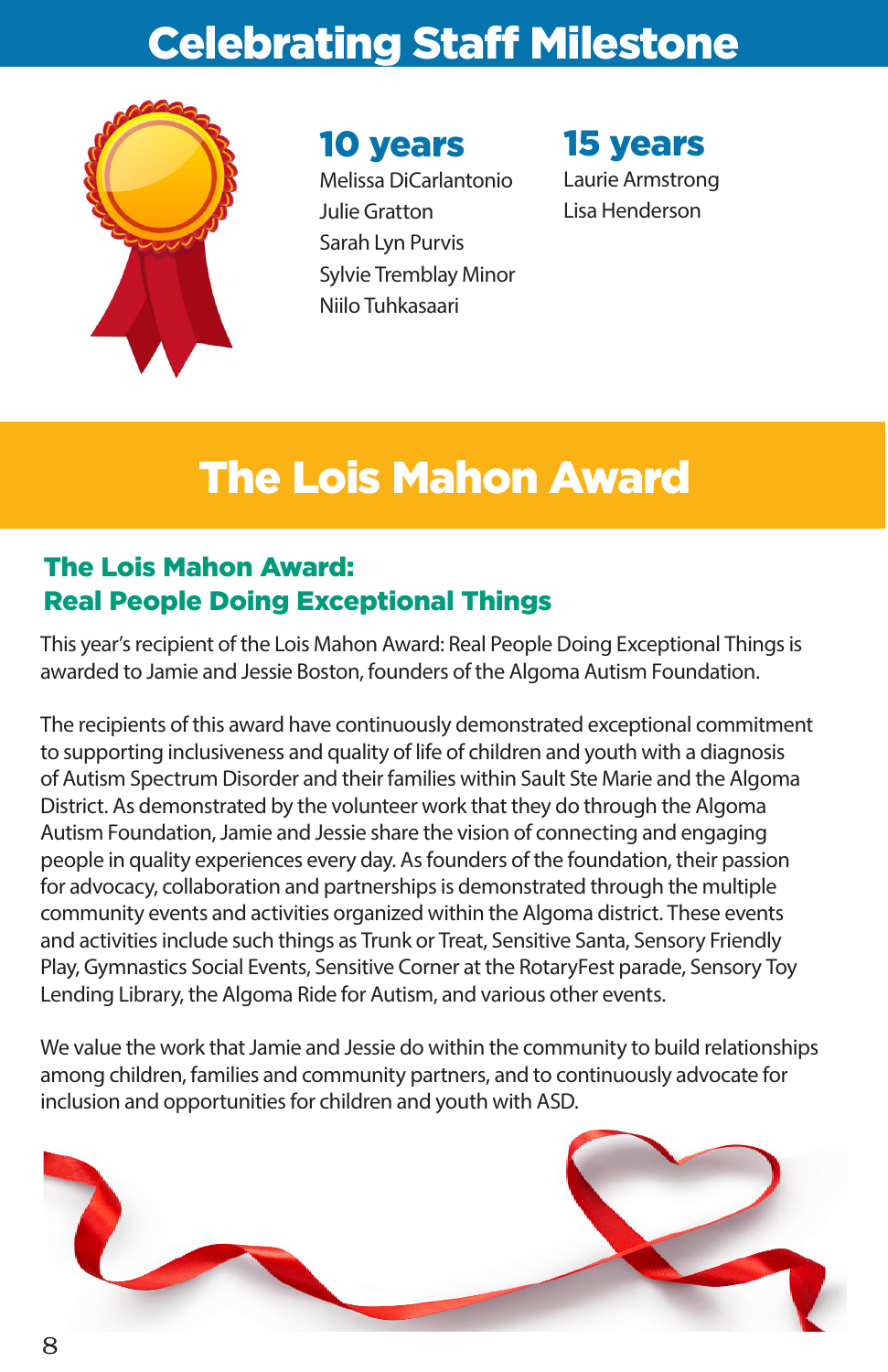## Board of Directors 2015-2016



Michael Gauthier Chair



Julie Dénommé Vice-Chair



Lee Rysdale **Secretary** 



Michelle Zerwer



Elisa McNeil



Debbie Sullivan



Rebekah Hovi



Louise Piercey



Kimberley Gagan

## Thank you past Board Members

#### On behalf of the Board and staff team, we would like to thank Michelle Zerwer and Rebekah Hovi

Michelle Zerwer joined the Board in 2010 and served as Vice Chair, Chair and Past Chair. Michelle's leadership and expertise was instrumental in determining the next phase of CCRs' evolution. Michelle's commitment to securing a strategic planning process that was in alignment with CCR's unique culture resulted in agency wide engagement and commitment that continues today. Michelle, we wish you the very best and thank you for your incredible contribution. Although Michelle is no longer on the Board, the CCR team is thrilled that Michelle will continue to serve as a valued member of the CCR Research Advisory Committee.

Rebekah Hovi joined the Board in 2015. Although Rebekah was only with the Board for a short time her involvement was valued and appreciated. Rebekah is now entering her first year of law school in Halifax, Nova Scotia. Rebekah, we wish you the very best in your studies! Thank you for your contibution.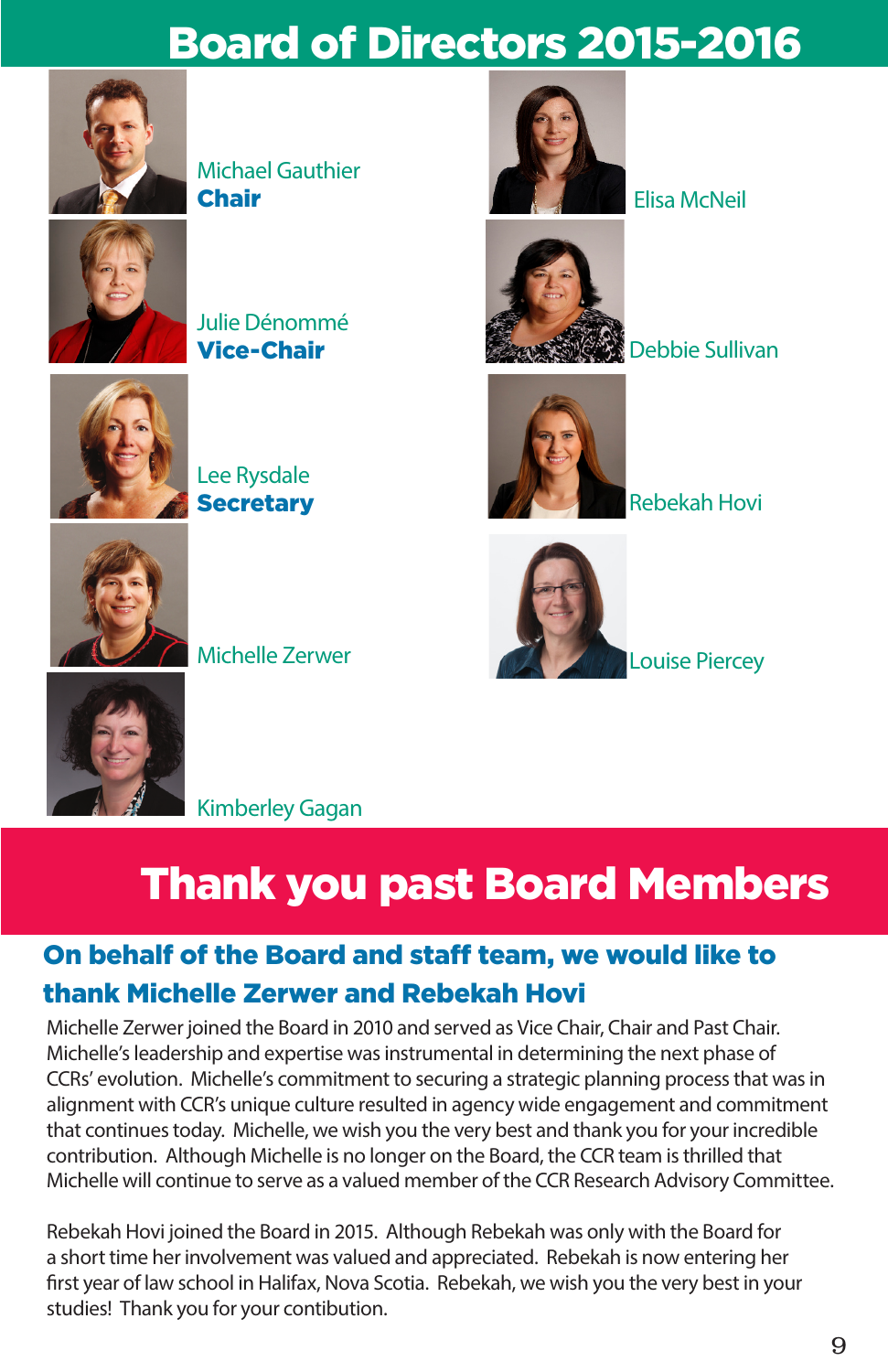### Service Statistics

### Applied Behavioral Analysis Program (Regional)

Number of Unique Children/Youth Served: 394 Number of Instances of Service (Children/Youth may be served more than once): 499 Number of Hours of Service Received by Children/Youth: 2,973 Number of Hours of In-person Service Received by Parents/Caregivers: 3,066

#### **Autism Clinical Services (Sudbury/Manitoulin)**

Number of Children/Youth who Received a Diagnostic Assessment: 97

#### **Autism Intervention Program (Regional)**

Number of Children who Received Intensive Behavioral Intervention from Service Provider: 108 Number of Children who Received Intensive Behavioral Intervention through Direct Funding: 5

#### **Best Start Hubs** (Sudbury/Manitoulin)

Number of Unique Children Served: 1,725 Total Number of Visits to the Hubs by Children: 15,616 Number of Unique Parents/Caregivers Served: 1,439 Total Number of Visits to the Hubs by Parents/Caregivers: 11,716

#### **Early Literacy Program (Sudbury/Manitoulin)**

Number of Parents/Caregivers Served: 801 Number of Professionals Served: 58 Total Number of Training/Workshop Hours Delivered: 662

#### Early Learning and Child Care Services (Sudbury/Manitoulin)

Number of Children Served: 892 \*Data cumulative from January 1 to December 31, 2015 (City of Greater Sudbury Fiscal Year)

#### **Intensive Treatment and Support Program (Sudbury/Manitoulin)**

Number of Unique Children/Youth Served: 18 Number of Hours of Direct Service Provided: 382

#### Residential Program (Sudbury/Manitoulin)

Number of Unique Children/Youth Served at Westmount: 4

#### **Respite Services** (Sudbury/Manitoulin)

Centre Based Respite: 7 Children/Youth Served for a Total of 1,153 Hours ASD Out of Home Respite: 36 Children/Youth Served for a Total of 4,739 Hours Out of Home Respite (non-ASD): 27 Children/Youth Served for a Total of 3,650 Hours

#### **School Support Program (Regional)**

Number of Professionals Served: 234 Number of Consultation Hours Delivered: 880 Number of Training/Workshop Hours Delivered: 19

#### Complex Special Needs

Number of Unique Children/Youth served: 4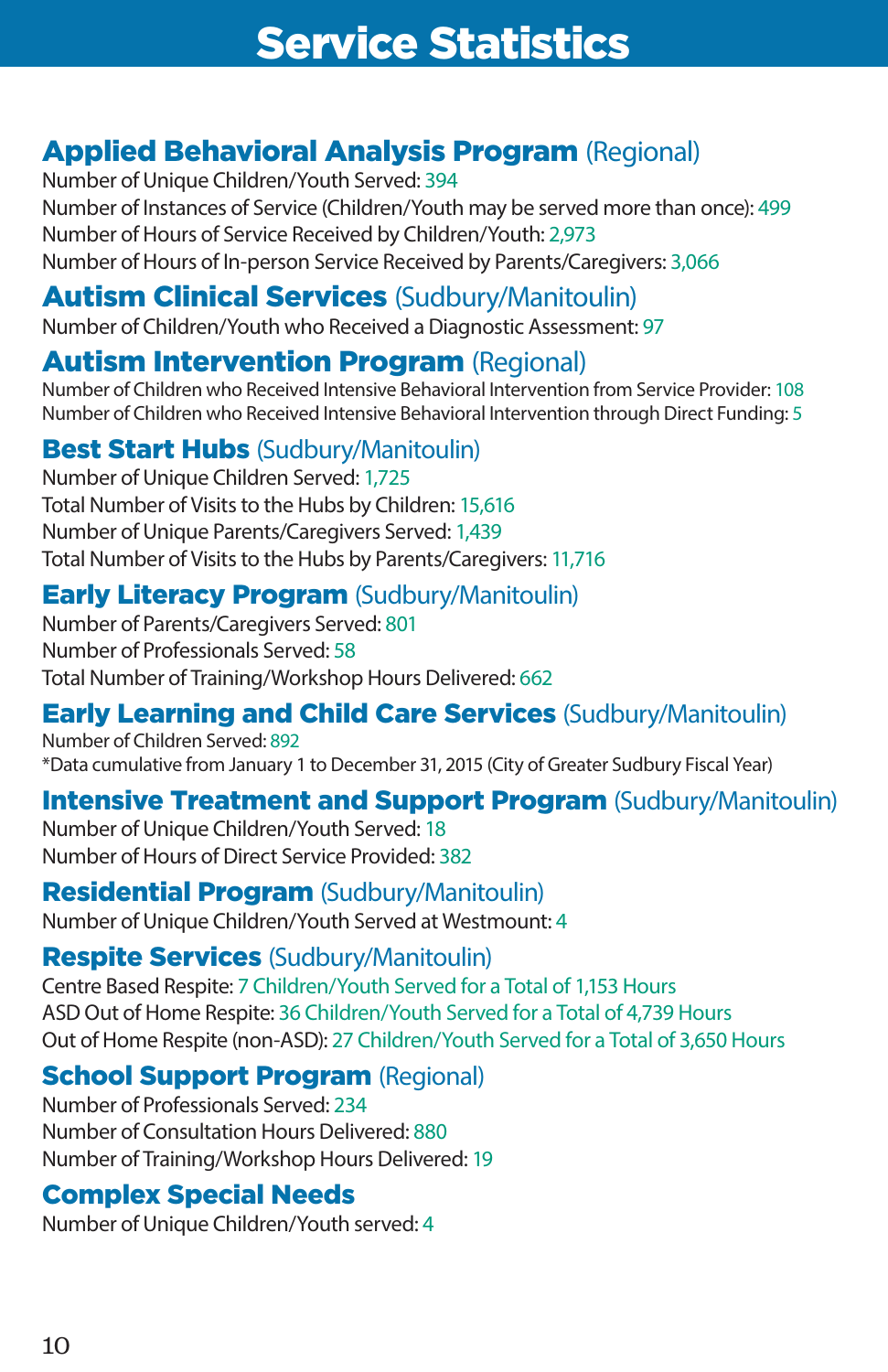### Closing Remarks

The Board and staff team looks forward to the year ahead with curiosity and optimism. Although we anticipate continued change we remain confident in our abilities to be responsive, proactive and engaged. We will also remain dedicated and deliberate in our commitment to our vision and purpose.

"It is not about perfect. It's about effort every single day, that's where transformation happens. That's how change occurs."

CCR is ready to put in the effort, for the children, families, our staff, and our communities, we hope you join us!

With much gratitude,

Sherry Fournier Executive Director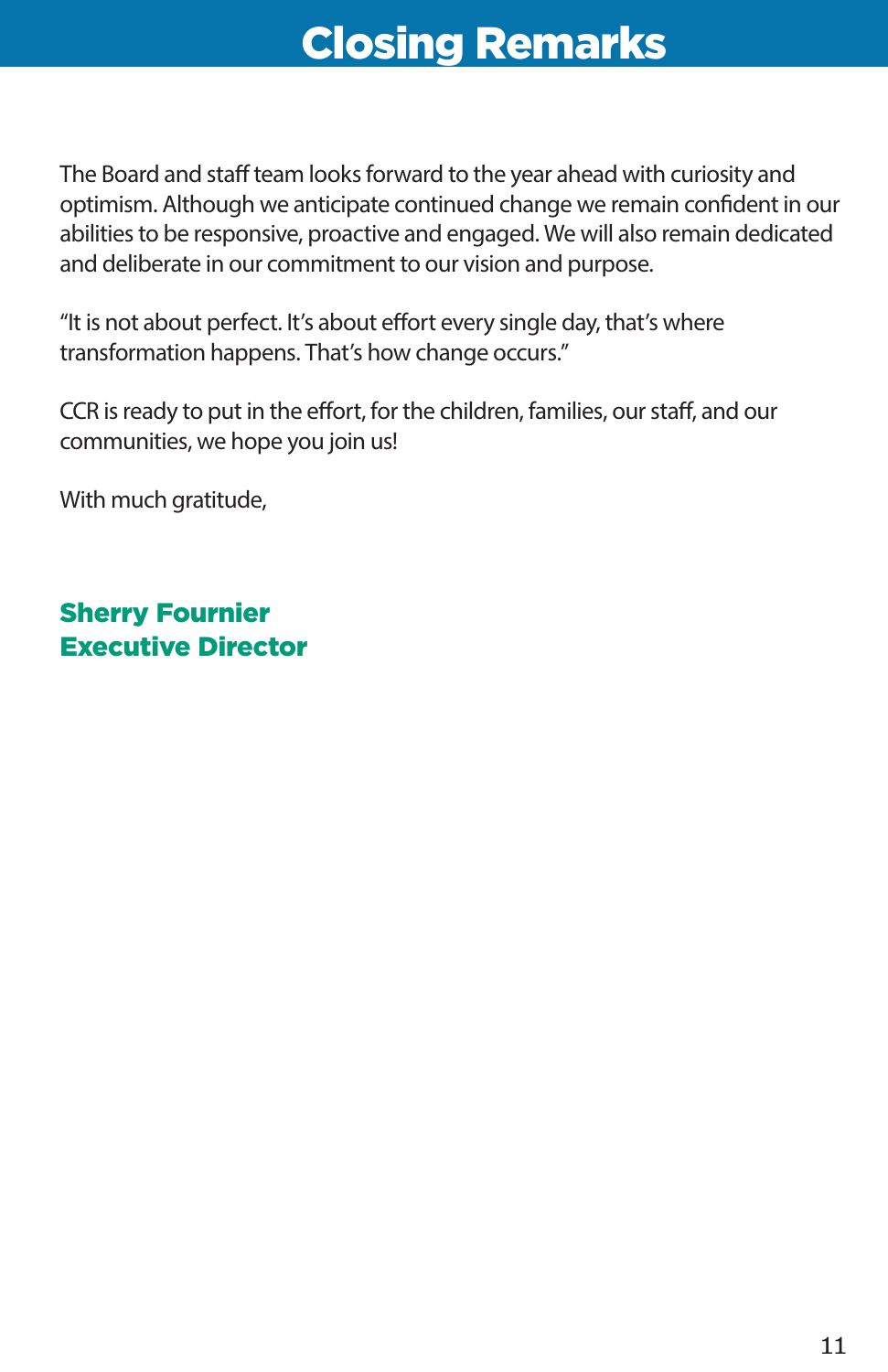### Statement of Financial Position - As at March 31, 2016

### Assets

| 2016        | 2015        |
|-------------|-------------|
|             | \$1,358,530 |
| 260,303     | 275,449     |
| 1,535,387   | 1,633,979   |
| 791,604     | 807,114     |
| 21,215      | 24,470      |
| \$2,348,206 | \$2,465,563 |
|             | \$1,275,084 |

### Liabilities, Contributions and Net Assets

| Current Liabilities                                       |             |             |
|-----------------------------------------------------------|-------------|-------------|
| Accounts Payable and Accrued                              |             |             |
| Liabilities $(\text{note } 4)$                            | \$1,331,485 | \$1,361,906 |
| Payable to Ministry of Children                           |             |             |
| and YouthServices (note 5)                                | 15,320      | 30,000      |
|                                                           | 1,346,805   | 1,391,906   |
| Deferred Contributions (note 6)                           | 67,180      | 123,926     |
| Deferred Capital Contributions (note 7)                   | 854         | 1,067       |
|                                                           |             |             |
| Net Assets:<br>Invested in Capital Assets<br>Unrestricted | 790,750     | 806,047     |
|                                                           | 142,617     | 142,617     |
|                                                           | 933,367     | 948,664     |
|                                                           |             |             |
|                                                           | 2,348,206   | \$2,465,563 |

A complete set of audited financial statements are available upon request from Child & Community Resources.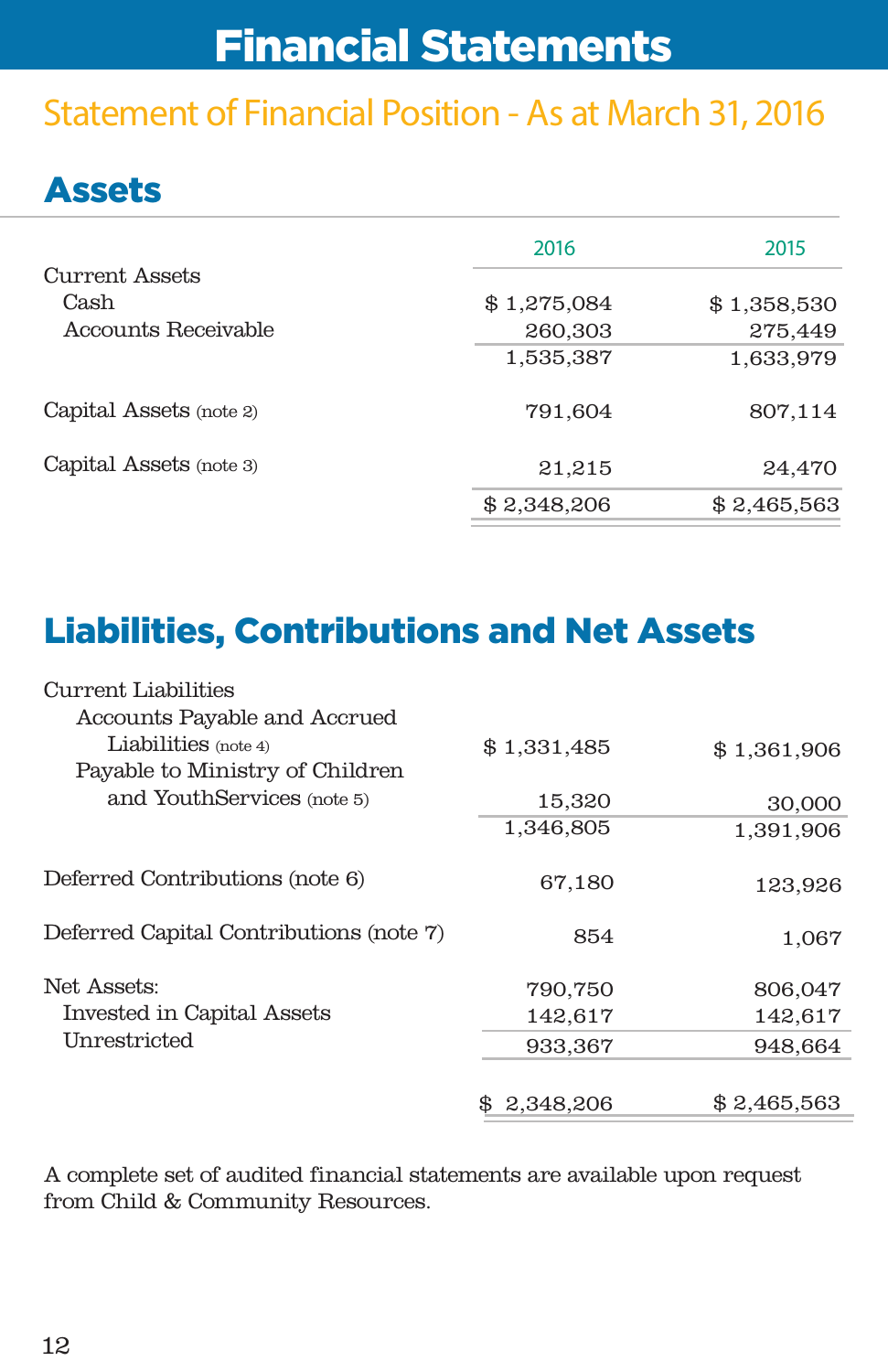### Financial Statements

### Statement of Operations For the Twelve Months Ending March 31, 2016

#### Revenues

|                                         | 2016         | 2015         |
|-----------------------------------------|--------------|--------------|
| Ministry of Children and Youth Services | \$11,083,813 | \$11,402,502 |
| Ministry of Education                   | 1,404,146    | 1,404,146    |
| City of Greater Sudbury                 | 1,602,847    | 1,495,029    |
| Fees Earned                             | 9,600        | 6,100        |
| <b>Community Projects</b>               | 251,386      | 237,137      |
| Interest and Other Income               | 61,668       | 104,798      |
| Amortization of Deferred Contributions  | 213          | 267          |
|                                         | \$14,413,673 | \$14.649.979 |

### Expenses

| Wages and Employee Benefits                 | \$9,710,956  | \$10,425,101 |  |
|---------------------------------------------|--------------|--------------|--|
| Travel                                      | 266,506      | 352,956      |  |
| Office                                      | 374,314      | 432,825      |  |
| Program Expenses                            | 108,364      | 106,946      |  |
| Training                                    | 159,050      | 233,966      |  |
| <b>Professional Fees</b>                    | 58,913       | 24,371       |  |
| Purchase of Service                         | 2,444,141    | 1,818,947    |  |
| <b>Building Occupancy</b>                   | 1,073,896    | 1,122,989    |  |
| Allocated Central Administration (recovery) | (4, 158)     | (5,344)      |  |
| Amortization of Capital Assets              | 236,988      | 225.451      |  |
|                                             | \$14,428,970 | \$14,738,209 |  |
|                                             |              |              |  |
| Excess (Deficiency) of Revenues             | \$(15,297)   | \$ (88,230)  |  |
| Over Expenses                               |              |              |  |

A complete set of audited financial statements are available upon request from Child & Community Resources.